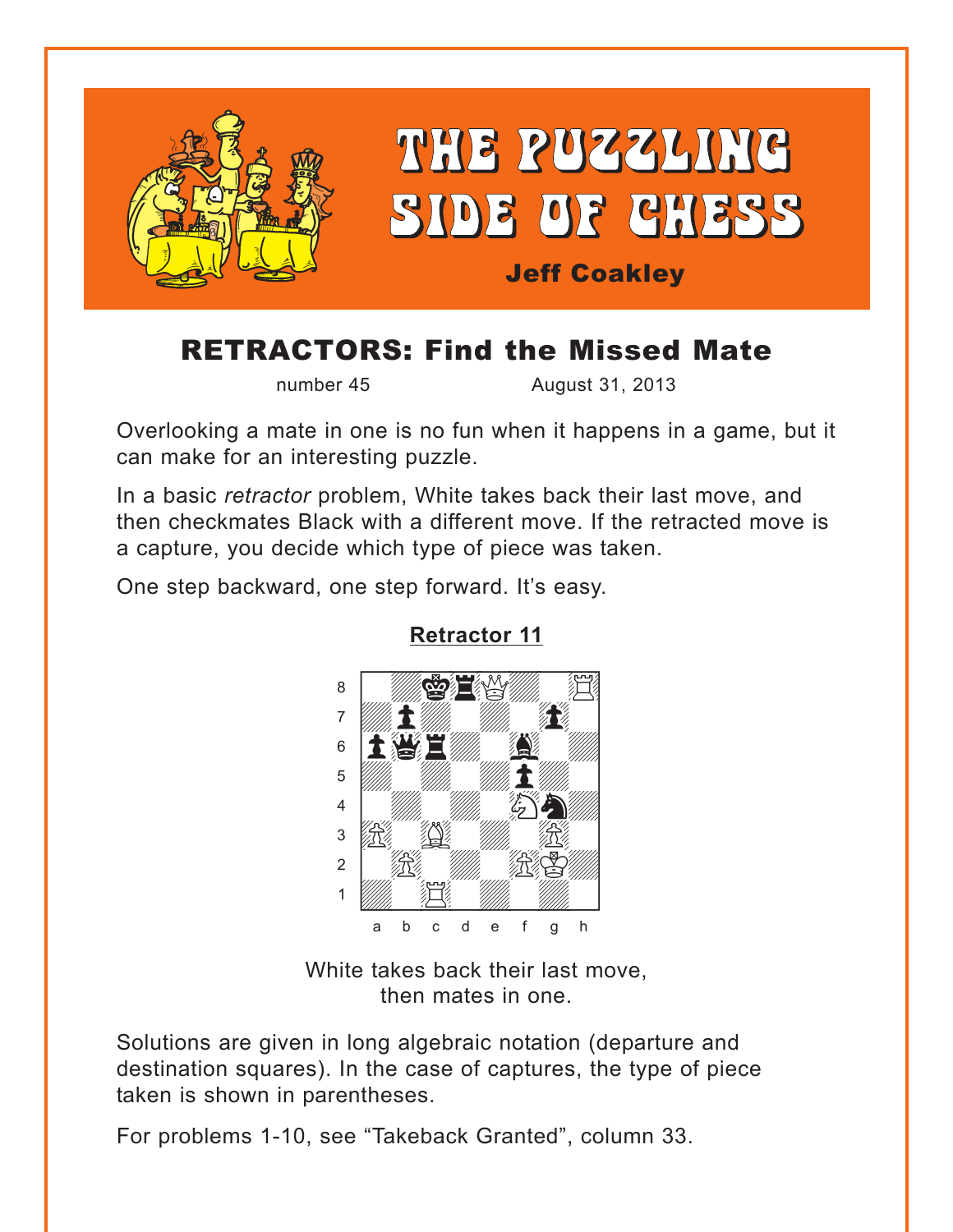<span id="page-1-0"></span>Here are the special rules for this type of puzzle.

- a) White may retract any move of their choice.
- b) The position after the retraction must be legal. Among other things, this implies that Black had a legal move on the previous turn. A position is legal if it can be reached in a normal game following the standard rules.
- c) If the retracted move is a capture, White decides which type of piece was taken.
- d) An *en passant* capture is allowed as the backward (retracted) move unless it can be proven illegal.
- e) An *en passant* capture is not allowed as the forward (mating) move unless it can be proven that Black moved their pawn two squares on the previous turn.
- f) Castling is allowed as a backward or forward move unless it can be proven illegal.





White takes back their last move, then mates in one.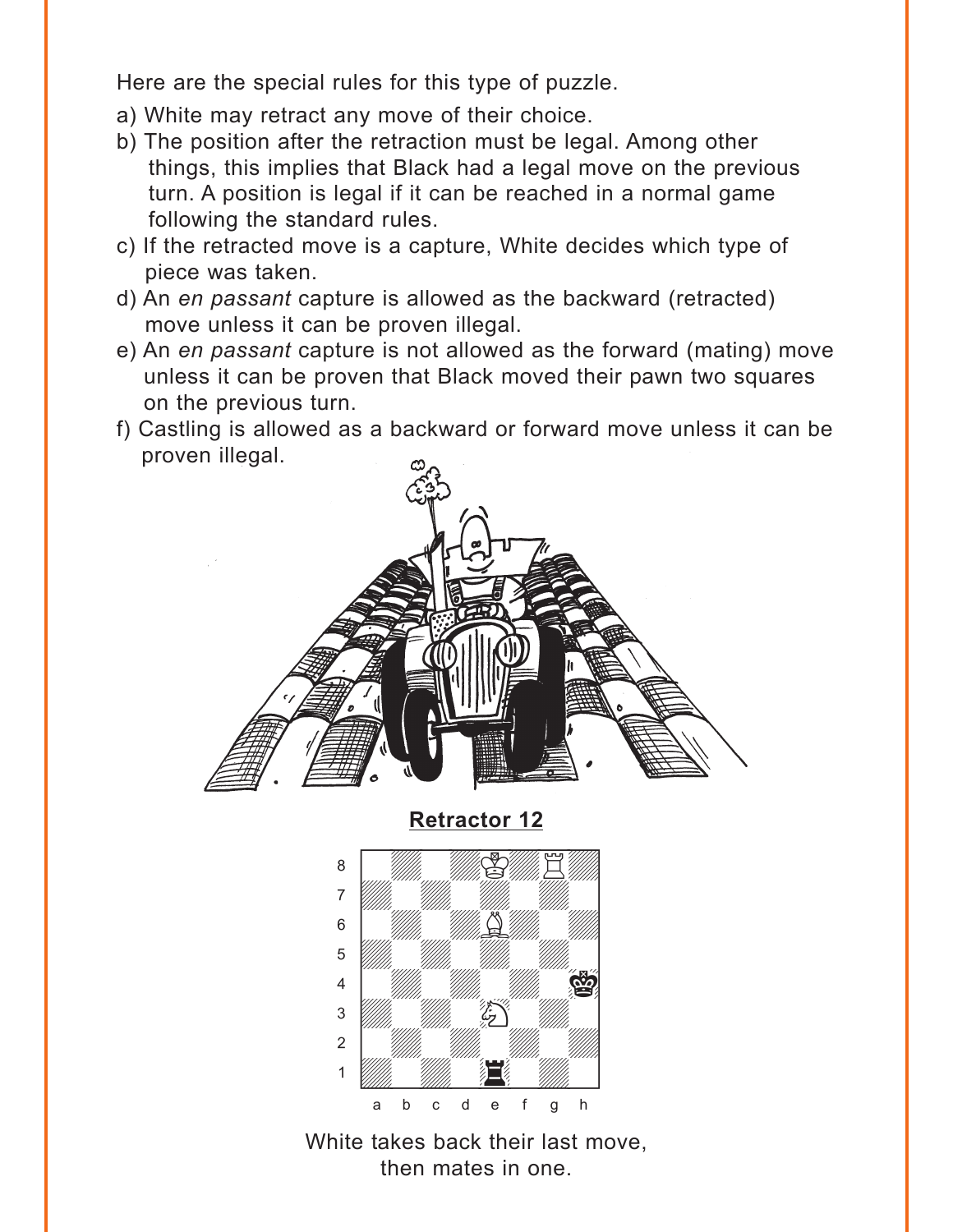<span id="page-2-0"></span>Sam Loyd published three retractors in the February 1860 issue of *Chess Monthly*. They were embellished by a short story about a Persian chess instructor and his three princely students. The first Loyd problem was given in column 33 (retractor #4). Here are the other two.



**[Retractor 13](#page-8-0)**

White takes back their last move, then mates in one.

The following position has been modified slightly so that the retracted move is exactly determined.

### **[Retractor 14](#page-9-0)**



White takes back their last move, then mates in one.

In the story, which was written in collaboration with editor Willard Fiske (1831-1904), the wise old chess master is supervising the young princes as they play against three eunuchs. At some point in the games, each prince wants to take back a move.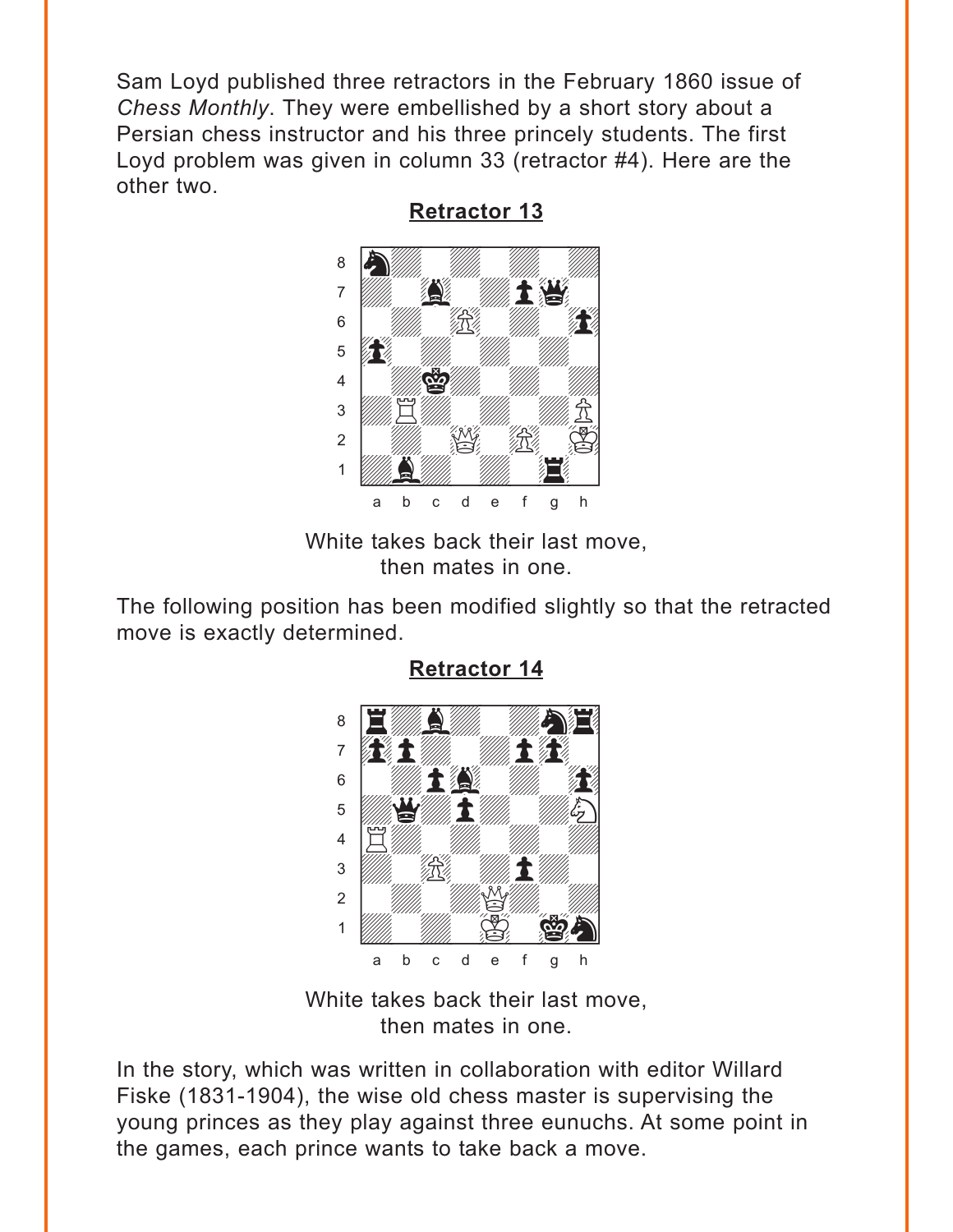<span id="page-3-0"></span>When the request of the first prince is refused, he knocks over the board and runs to his mother. The second prince handles the situation more calmly, but because he suggested violating the rules, he is asked to leave the room.

However, the third prince is not to be denied. He doesn't bother requesting a takeback. He simply puts his piece back where it was and makes a different move. When his opponent protests, the prince pushes him to the floor, and then attacks the old master, pulling out part of his beard!

The next day, the chess instructor receives his pension, and the feisty young prince is "sent to camp".

Perhaps the finest work of chess-related fiction is *The Defense* by Vladimir Nabokov (1899-1977). As described by the author, the novel is about "a chess player who was crushed by his genius". Ouch.

The original 1930 book was written in Russian. Nabokov later assisted with an English translation in 1964. A film version from 2000 is titled *The Luzhin Defense*, starring John Turturro and Emily Watson.

If you're wondering what any of this has to do with retractor problems, the answer is easy. Besides being a celebrated writer, Nabokov was also a chess composer. The puzzle below is by him.



#### **[Retractor 15](#page-9-0)**

White takes back their last move, then mates in one.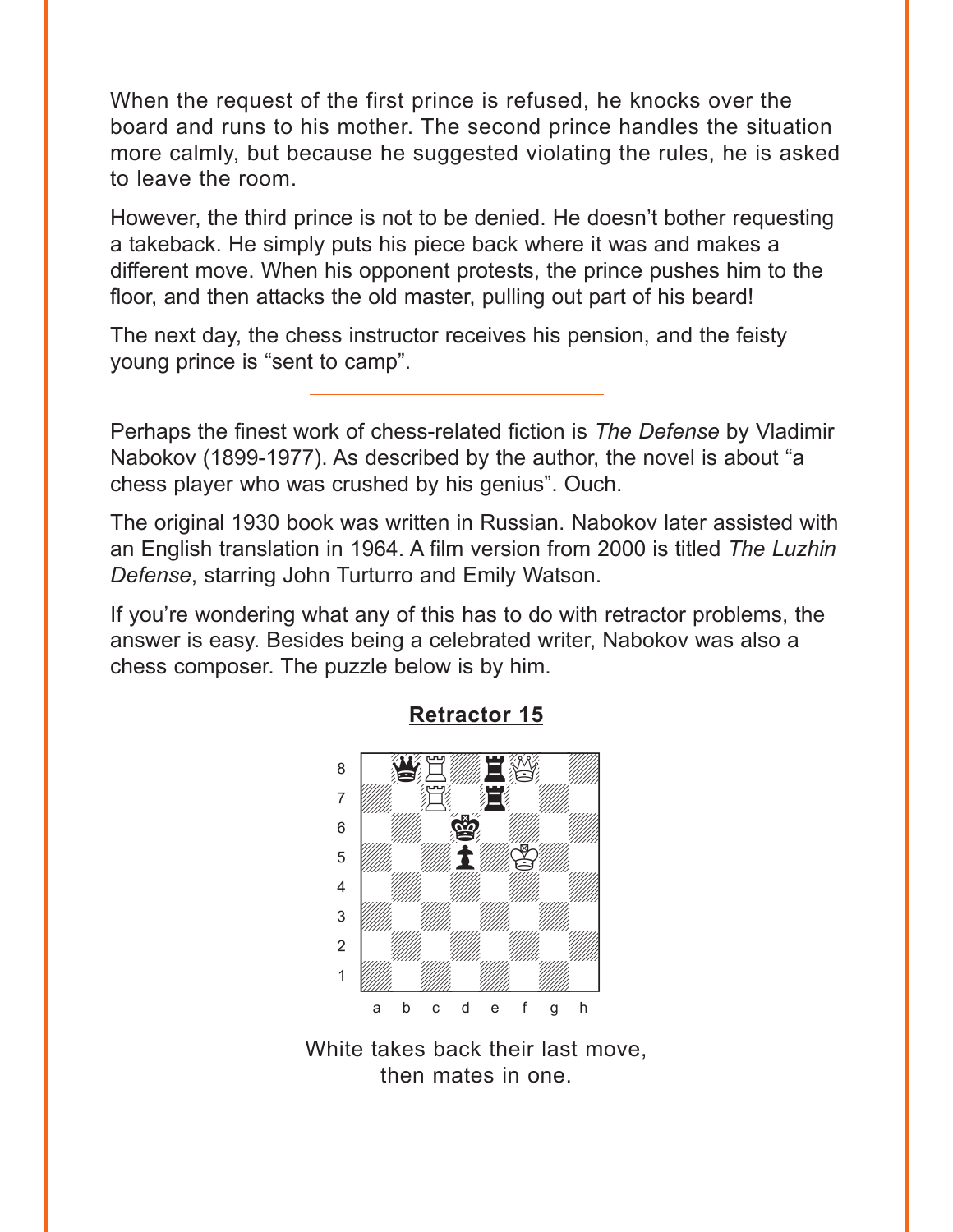<span id="page-4-0"></span>The next two retractors were composed by Israeli Zvi Roth (1952- ). The arrangement of the pieces is identical in both diagrams, but in the second problem, the position is flipped 180°. Very impressive.



**[Retractor 16](#page-10-0)**

White takes back their last move, then mates in one.

Is everybody tired of being reminded about the deadline for the Chess Cafe Puzzlers Cup? Please don't flip out. It's October 31.



**[Retractor 17](#page-11-0)**

White takes back their last move, then mates in one.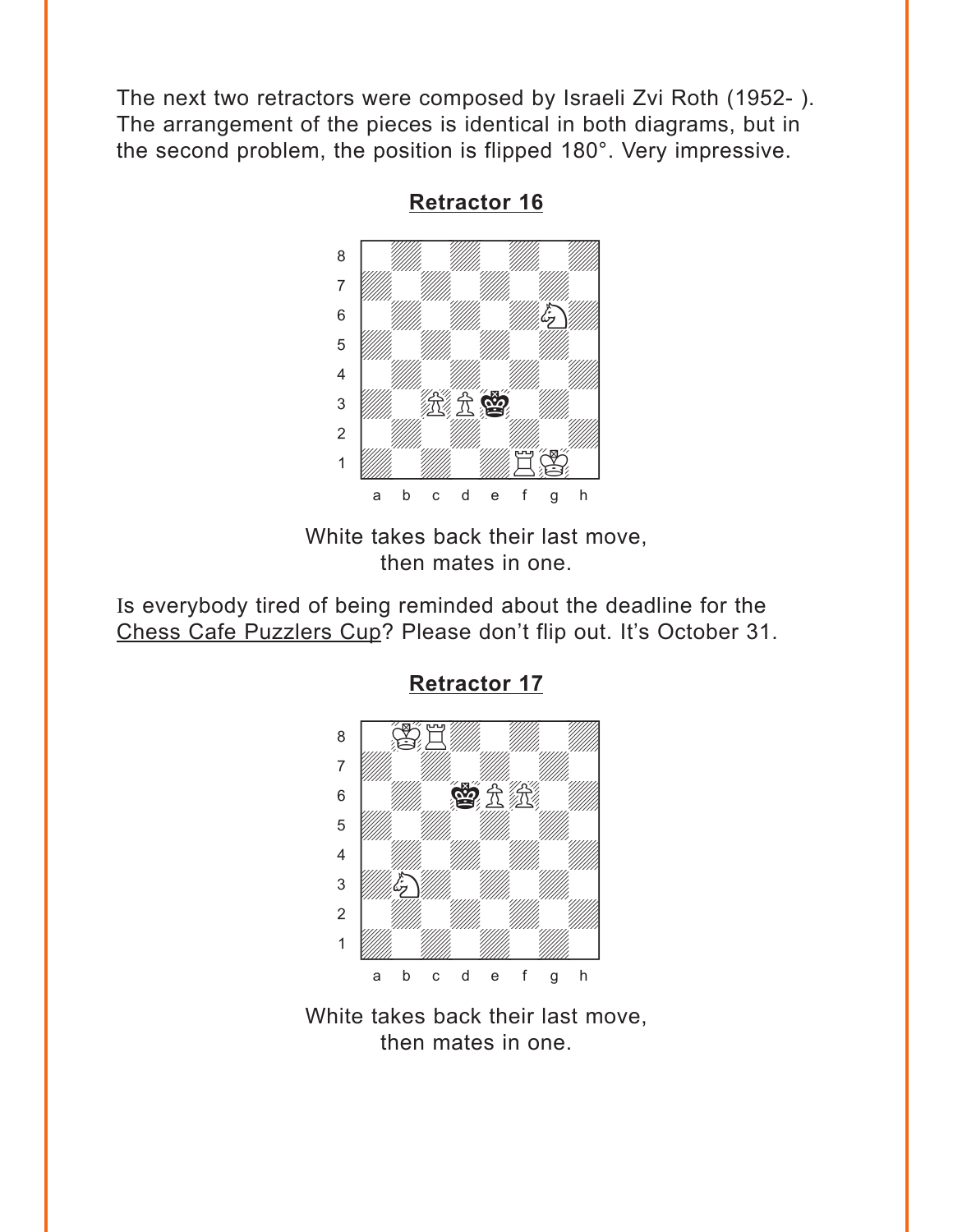### **[Retractor 18](#page-11-0)**

<span id="page-5-0"></span>

White takes back their last move, then mates in one.

Problems #19 and #20 will require more *retrograde analysis* than the earlier puzzles. Don't forget that the position after the retraction, and before White's forward move, must be legal. Black has to have a legal move on the previous turn.

This gem is by German composer Hans Stempel (1902-1974). The *stump potential* is very high. Good luck.



**[Retractor 19](#page-14-0)**

White takes back their last move, then mates in one.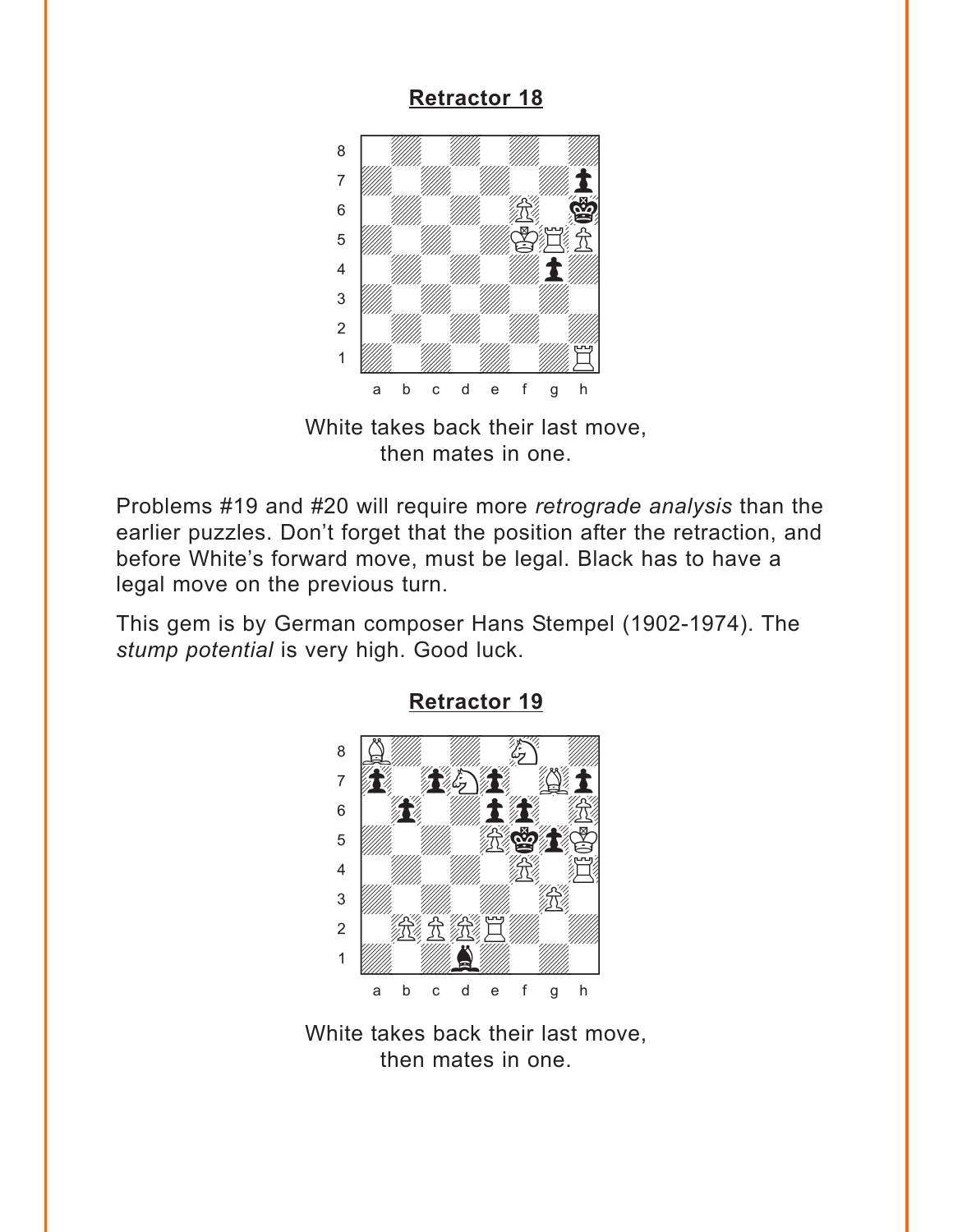<span id="page-6-0"></span>Our final position is destined for a book called Advanced Theory of the Pirc Defence.



**Retractor 20** 

White takes back their last move, then mates in one.

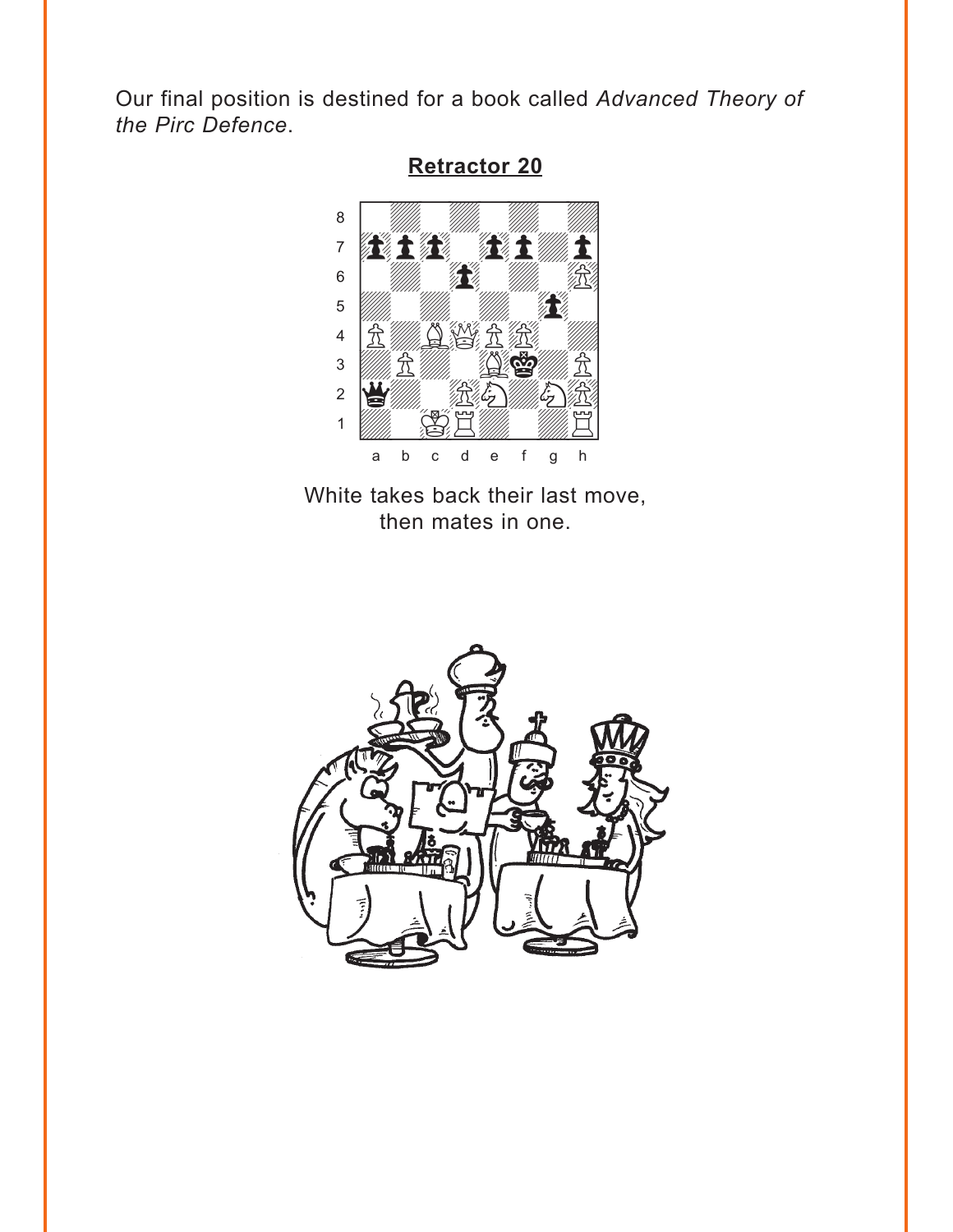# <span id="page-7-0"></span>**SOLUTIONS**

PDF hyperlinks. You can advance to the solution of any puzzle by clicking on the underlined title above the diagram. To return to the puzzle, click on the title above the solution diagram.

**Retractor 11** 



 $-1.Be5-c3$  $+1.$ Qe8-e6#

A move of the white bishop from e5 to c3 is taken back. In other words, the bishop "unmoves" from c3 to e5. Then, with the white bishop on e5, White plays queen to e6, mate. Both black rooks are pinned.

A minus sign precedes the retracted move. A plus sign is shown before the forward move.

The backward move in this puzzle was not an "uncapture". In effect, White made two forward moves in a row. The problem is essentially a series-mate in 2 (double whammy). However, most retractors cannot be solved in this way. The retraction usually involves more than the simple move of a piece.

For *double whammies*, see column 44.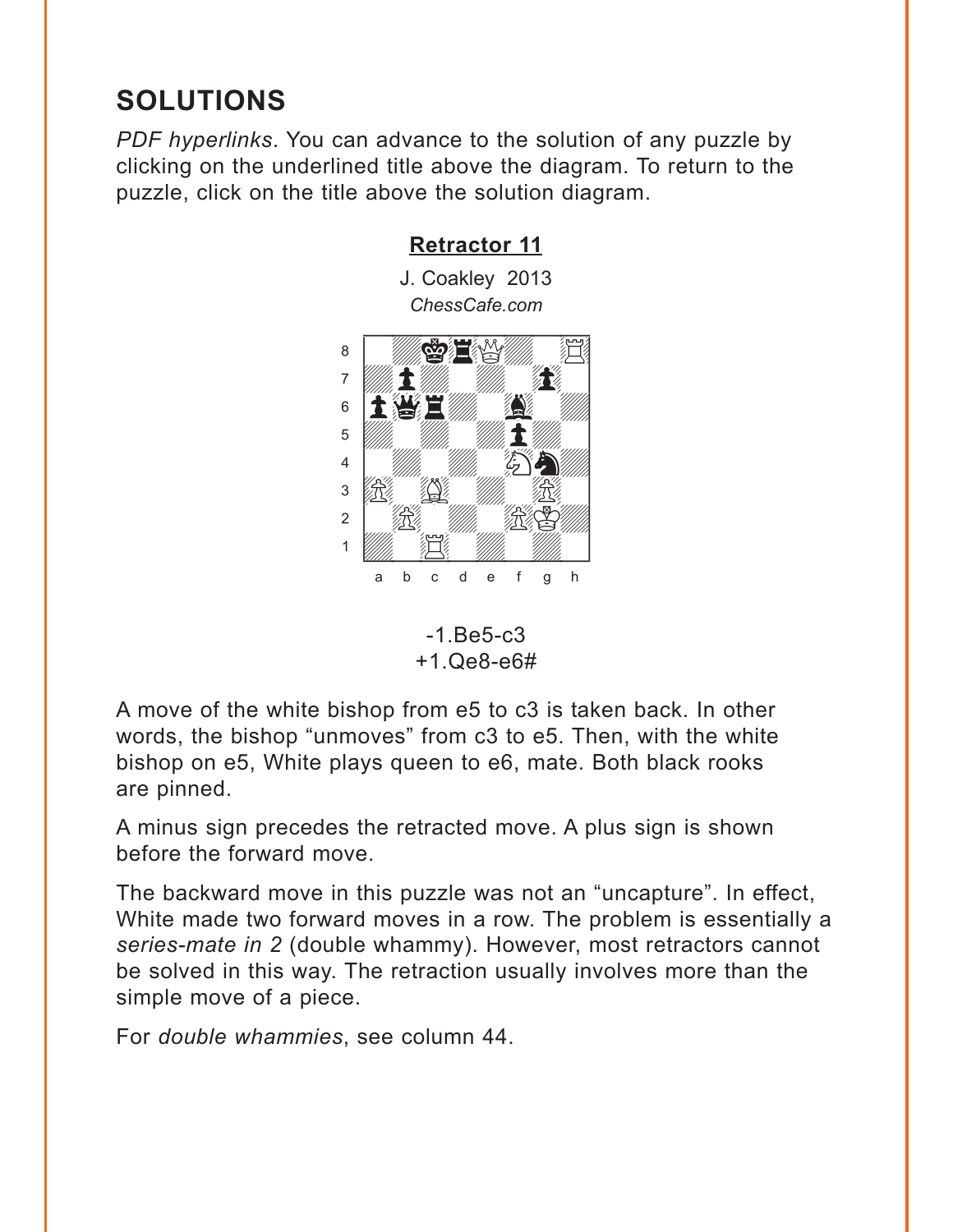<span id="page-8-0"></span>

The white bishop must uncapture on e6 so that the white knight is not pinned by the black rook along the e-file. The uncaptured piece must be a knight. A queen or a rook on e6 would check the white king. A bishop or a pawn on e6 would guard f5.



An *en passant* capture is allowed as a backward move unless it can be proven illegal.

When the *en passant* capture is retracted, there is a white pawn on e5 (blocking the black queen's protection of c3) and a black pawn on d5 (obstructing d5). Black's last move was ...d7-d5.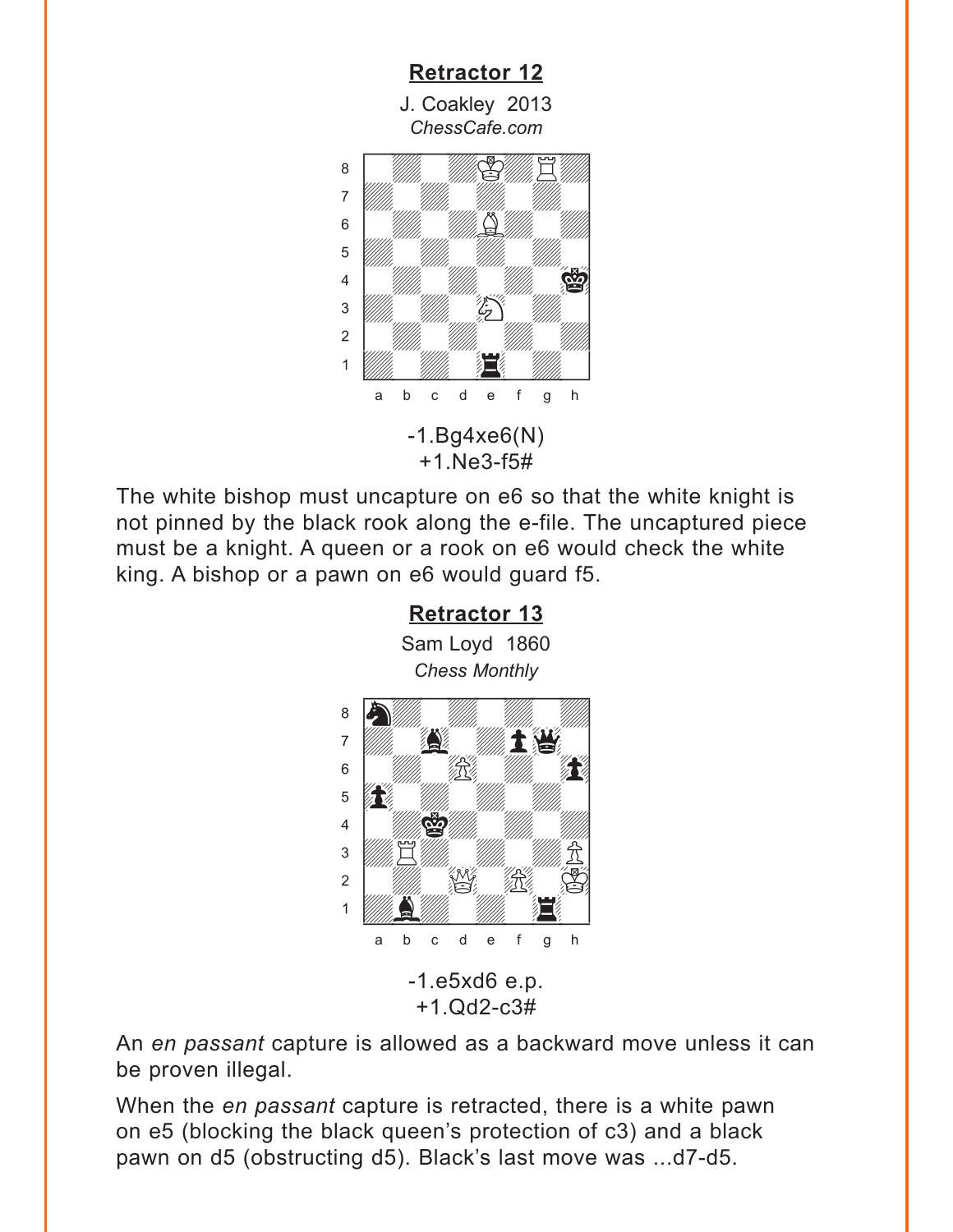<span id="page-9-0"></span>**[Retractor 14](#page-2-0)** Sam Loyd 1860 *Chess Monthly* (version by J. Coakley 2013)



In the original version of this problem, there were no black pawns on b7, c6, d5. In that case, the retracted move could also be the uncapture -1.Ra1xa4(RNp). With the pawns added, all sixteen black pieces are on the board; so nothing could have been captured on a4.

#### **[Retractor 15](#page-3-0)**

Vladimir V. Nabokov 1932 *Poslednje Novostje*



White "unrooks" a pawn on c8, and then knights it on e8. Unpromoting/repromoting is a common tactic in retractor problems.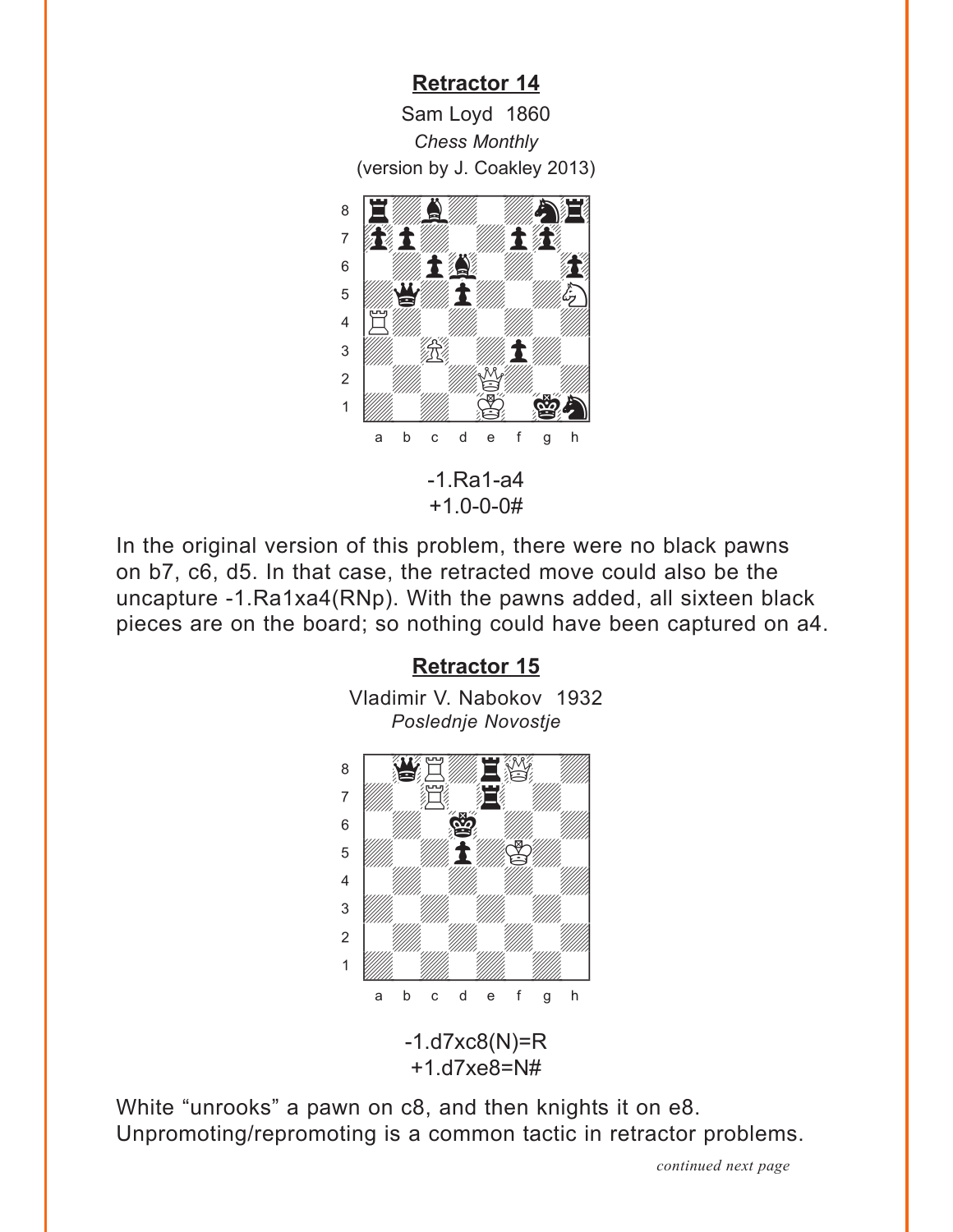<span id="page-10-0"></span>The uncaptured black piece on c8 must be a knight. A rook or queen would attack e8, and a bishop (or queen) would check the white king.

It may be a coincidence, but did you notice that the arrangement of pieces in this puzzle is shaped like a V, Nabokov's first initial? There is even a period (full stop) afterwards on f5: **V.**

A passage from *The Defense* by Vladimir Nabokov, revealing the thoughts of grandmaster Aleksandr Luzhin:

*Suddenly, something occurred outside his being, a scorching pain and he let out a loud cry, shaking his hand stung by the flame of a match, which he had lit and forgotten to apply to his cigarette. The pain immediately passed, but in the fiery gap he had seen something unbearably awesome, the full horror of the abysmal depths of chess. He glanced at the chessboard and his brain wilted from hitherto unprecedented weariness. But the chessmen were pitiless, they held and absorbed him. There was horror in this, but in this also was the sole harmony, for what else exists in the world besides chess?*



Zvi Roth *diagrammes 1965-1970*

**[Retractor 16](#page-4-0)**

White "uncastles".

In retractor problems, castling is allowed as a backward or forward move unless it can be proven illegal.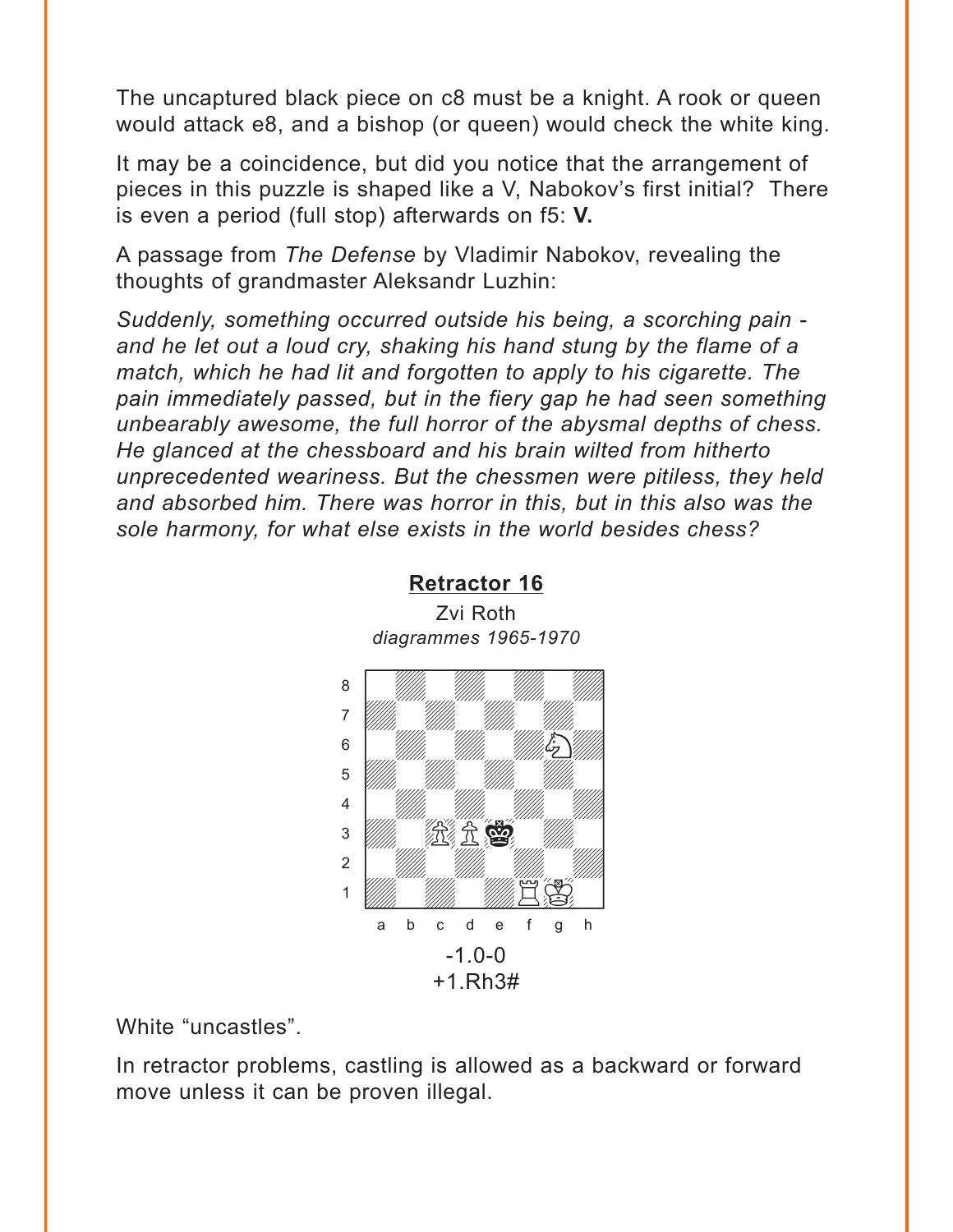<span id="page-11-0"></span>**[Retractor 17](#page-4-0)** Zvi Roth *diagrammes 1965-1970* w\_\_\_\_\_\_\_\_w



+1.Rc8-d8#

Another "unpassant".

When the *en passant* capture is retracted, there is a white pawn on d5 (controlling c6 and e6) and a black pawn on e5 (obstructing e5). Black's previous move was ...e7-e5.



White mates with an *en passant* capture, which is not allowed as a forward move unless it can be proven that Black just moved their pawn two squares. Consider the position after the retraction -1.Rg8xg5(p). What was Black's last move? *continued next page*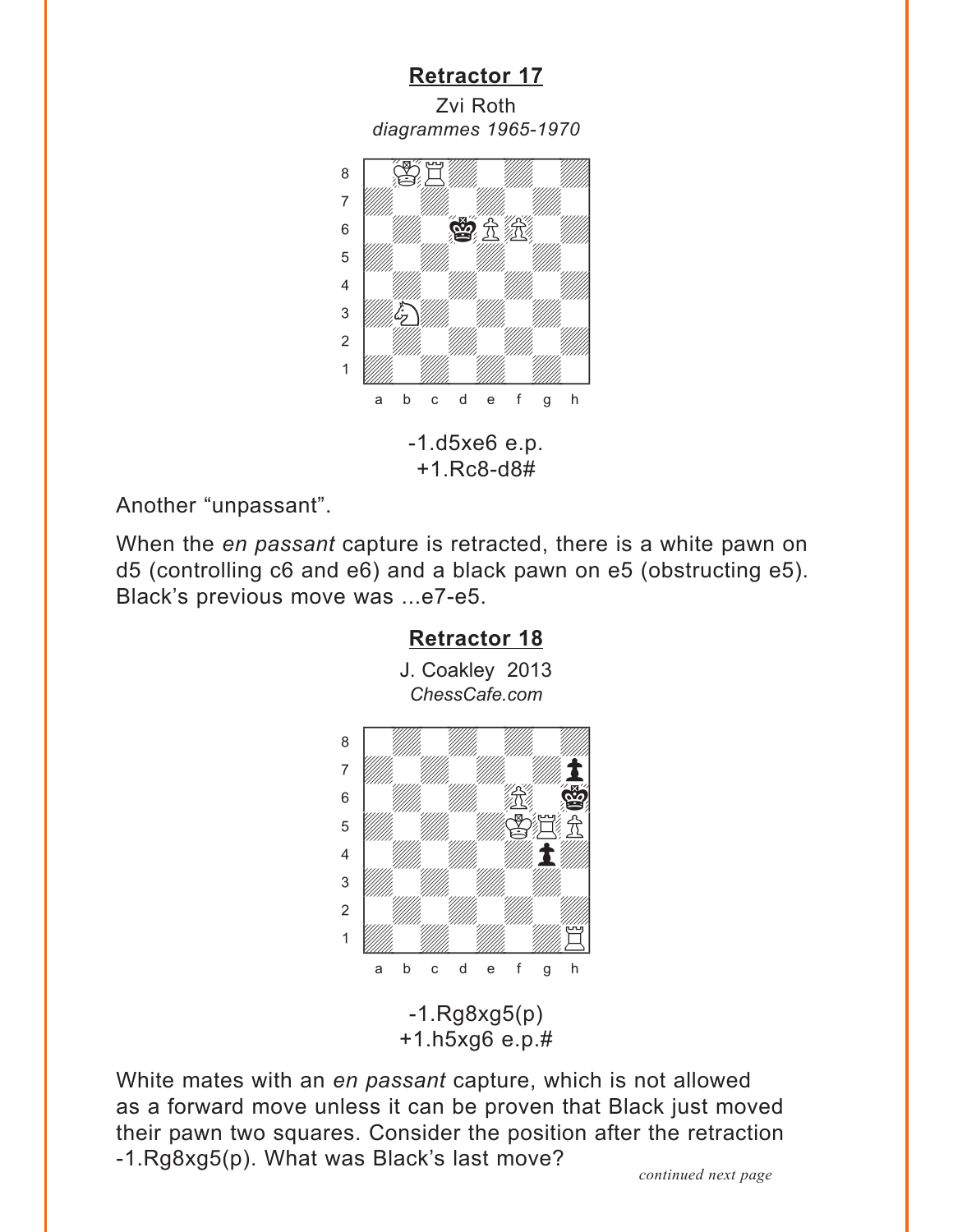- a) The black pawn on h7 has never moved.
- b) The black pawn on g4 had nowhere to move from.
- c) The black king did not move to h6 from g6 because he would have stood next to the white king.
- d) The black king did not move to h6 from g7 because he would have been in an impossible double check.
- e) The black pawn on g5 did not just move to g5 from g6 because it would have been checking the white king. *It cannot be Black's turn if White is in check.*



*position before retraction*

f) Therefore, the only possible move on Black's last turn was ...g7-g5, which allows an *en passant* capture.

The arrangement of white king on f5, black pawn on g5, and white pawn on h5 is a common "device" in problems that require proof that an *en passant* capture is permitted. Two examples are given here.



Francis C. Collins 1879 *Land and Water*

**[Retractor 18b](#page-13-0)**

White takes back their last move, then mates in one.

According to the *Oxford Companion to Chess* (1984), this classic problem by British composer Francis C. Collins (1843-1898) was the first retractor to involve *retrograde analysis*. *continued next page*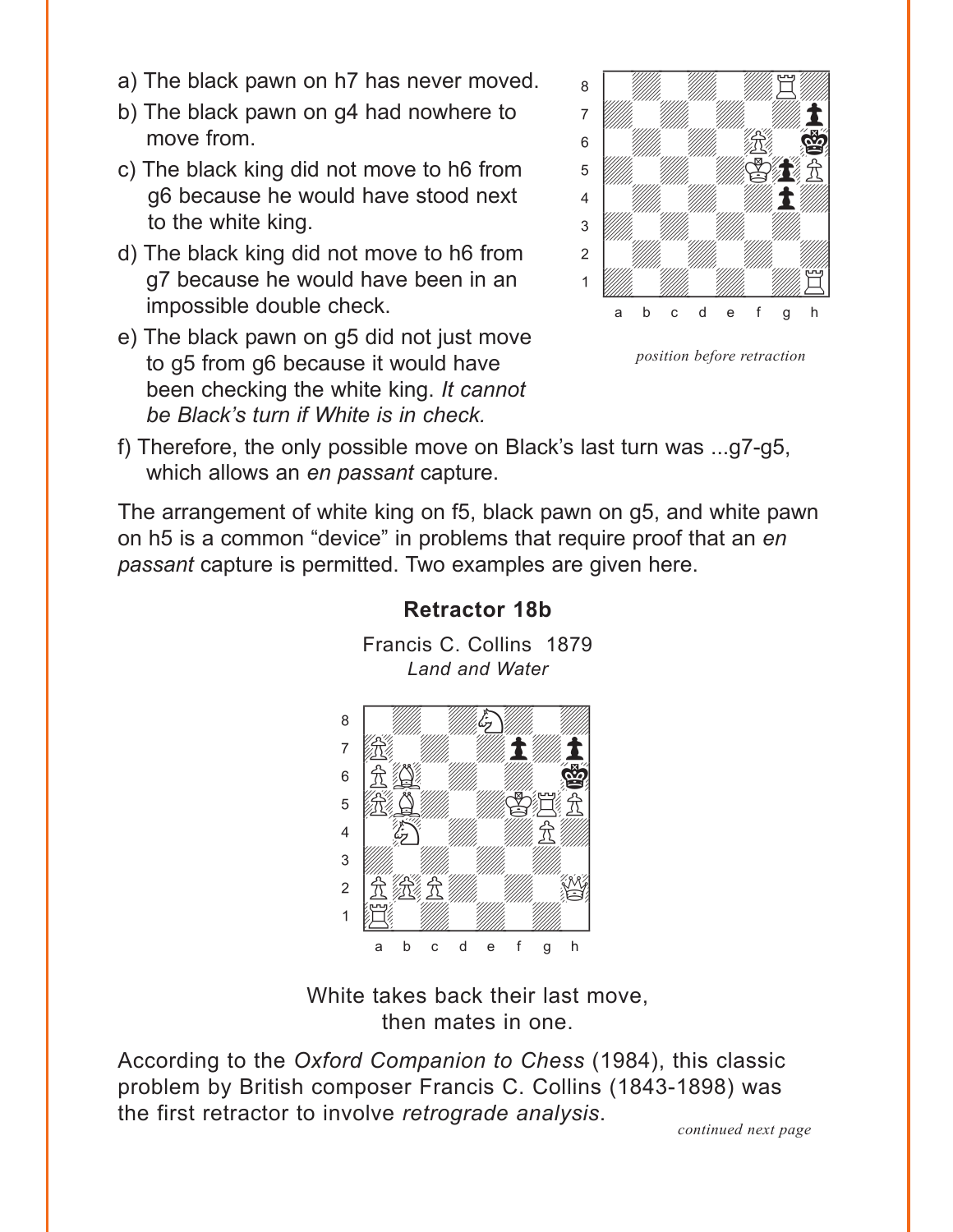<span id="page-13-0"></span>Given its simple theme, the problem is probably overcomplicated. As you can see, the kingside formation is very similar to retractor 18, and not surprisingly, the solution is the same.

-1.Rg8xg5(p)

+1.h5xg6 e.p.#

But what is going on with all those queenside pieces?

An examination of the position shows the following:

- a) White has sixteen pieces on the board. So Black did not make a capture on their previous turn (such as ...f6xg5).
- b) The white pawns on a5, a6, a7 required twelve captures.
- c) Black is missing thirteen pieces. The only missing black piece which could not be captured by the white pawns is the g-pawn. The black g-pawn never promoted because that would have required at least one capture. That means that it was captured earlier somewhere on the g-file.
- d) If White retracts any move that is not a capture, then the position is illegal. Black would have no legal move on the previous turn (*retro-stalemate*) since the black king would be in an impossible check on g6 or g7.
- e) It is impossible to retract a capture by the white pawns on a5, a6, a7 because there are white pieces on b4, b5, b6.
- f) Therefore the only possible capture that can be retracted is -1.Rxg5(p). This gives Black the legal move ....g7-g5 on the previous turn, provided the white rook captured from g8.
- g) Because the last black move was ...g7-g5, an *en passant* capture by  $+1.$ hxg6 e.p. $#$  is allowed.

So the diagrammed position is actually more than just a basic retractor. It could also be used as a *retro problem* with the stipulation: *What were the last four moves?*

- 1. ... Kg5-h6
- 2. Ke-f5 (This move is not exactly determined as the white king could have moved from e4 or e5. That ambiguity would be avoided if the rook from a1 was placed on e4.)
- 2. ... g7-g5
- 3. Rg8xg5

Only this sequence of moves could lead to the given position. See column 42 for more about *last move* retros.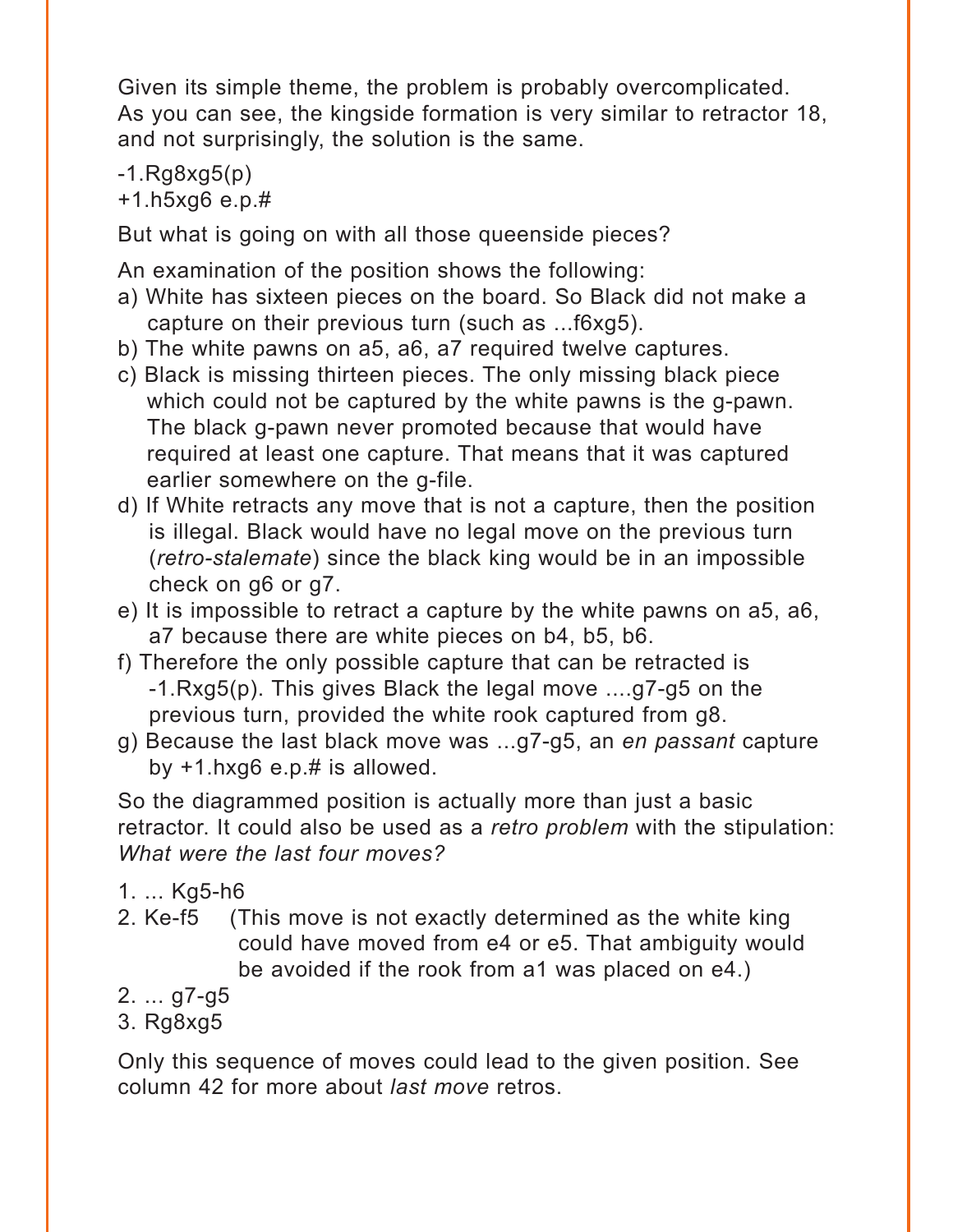<span id="page-14-0"></span>**Retractor 18c**  Branko Pavlovic 1970 *3126 problem 136-140*  w\_\_\_\_\_\_\_\_w



White takes back their last move, then mates in one.

The same device again (reflected left to right), but with a few ingenious twists by Croatian composer Branko Pavlovic (1906-1980).

 $-1.Rb8xb5(p)$ +1.a5xb6 e.p.#

#### **[Retractor 19](#page-5-0)**

Hans Stempel 1950 *Hamburger Problem-Nachrichten* w\_\_\_\_\_\_\_\_w



+1.Bh1-e4#

A bishop move from corner to corner. You have to like that!

Here's a long argument which explains why -1.Bh1-a8 is the only retraction that gives Black a legal move on the previous turn.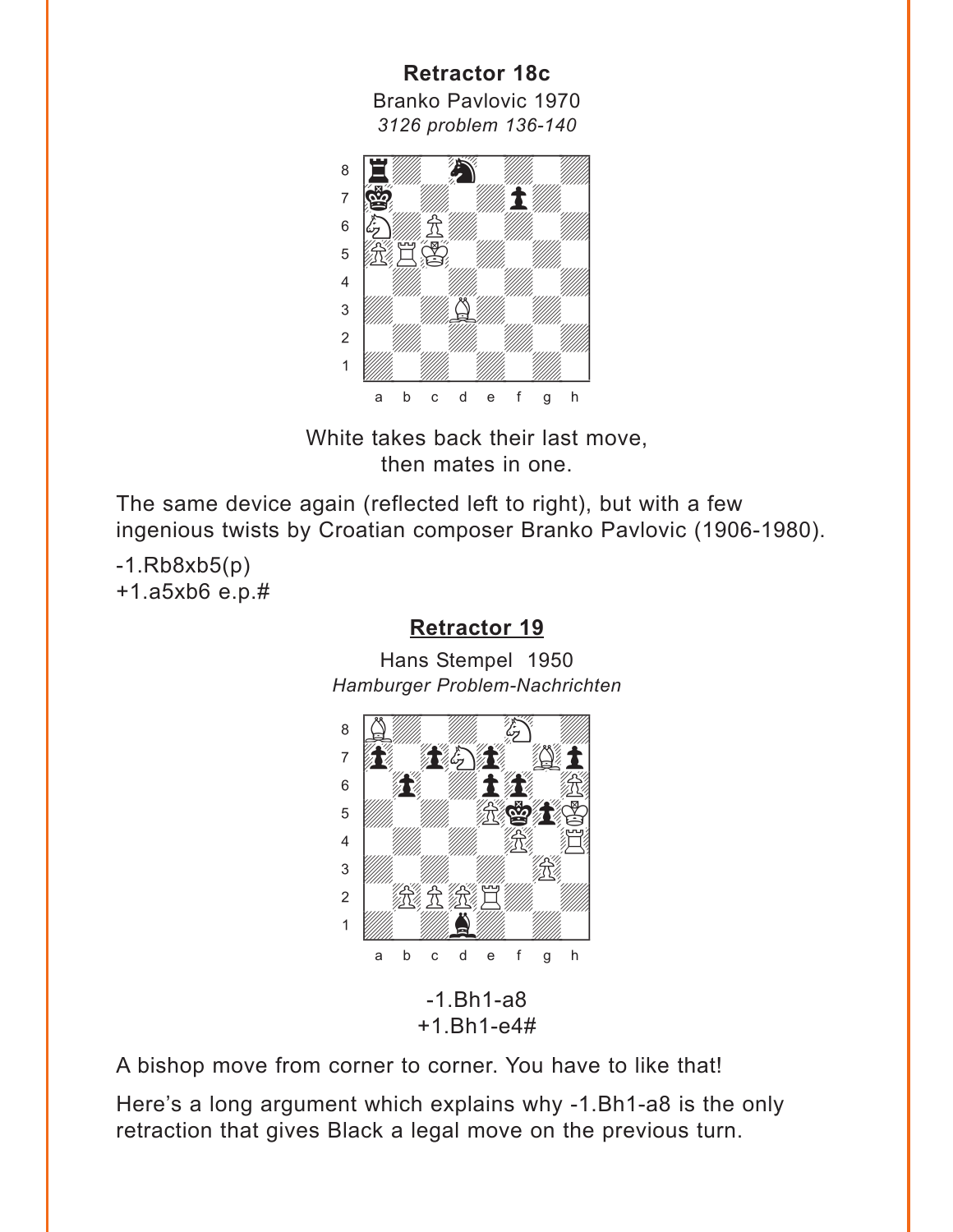- a) White is missing two pieces (Qp).
- b) Because of the unmoved pawns on b2 and d2, we can deduce that White's original dark-square bishop was captured on c1 and that the bishop on g7 is a promoted pawn.
- c) Because of the black doubled e-pawns, we know that the white queen was captured earlier on e6 (by a pawn from d7). That accounts for all the captures by Black.
- d) Black is missing six pieces (QRRNN and dark-square B).
- e) The white dark-square bishop was originally the a-pawn, which captured five times on light squares in order to promote on the dark square f8. (a2xb3xc4xd5xe6xf7-f8=B)
- f) So the only missing black piece that was not captured by the white a-pawn is the dark-square bishop.
- g) If it were White's turn to play (not retract) in the diagram, the position would be illegal because Black would have no possible move on the previous turn.
	- g1. The black a-, c-, e-, h-pawns have never moved.
	- g2. The pawn on b6 moved earlier, otherwise the white bishop could not be on a8.
	- g3. The pawn on e6 came from d7 (not f7) so it could not have captured on e6 last turn if the white knight is on d7.
	- g4. The pawn on f6 moved earlier (from f7) so that the white a-pawn could capture a piece on f7 before promoting on f8.
	- g5. The pawn on g5 did not move from g6 last turn because it would be checking the white king.
	- g6. The bishop on d1 had nowhere to move from.
	- g7. The black king could not have moved from g4 or g6 because he would be next to the white king. The black king did not move from e4 because he would be in an impossible double check from the bishop at a8 and rook at e2.
- h. Now let's eliminate various white retractions which might give Black a legal move on the previous turn.
	- h1. The white pawns on e5, f4, g3 are all on their original files because changing files would require two captures and there are not enough missing black pieces. So the retractions  $-1.$ d4xe5(B),  $-1.$ e3xf4(B),  $-1.$ f2xe5(B), and -1.h2xe5(B) are all impossible.
	- h2. The uncapture of Black's missing dark-square bishop by  $-1.Rh1xh4(B)$ ,  $-1.Nq6xf8(B)$ , or  $-1.Bh8xq7(B)$  do not work because Black still does not have a legal move on the previous turn.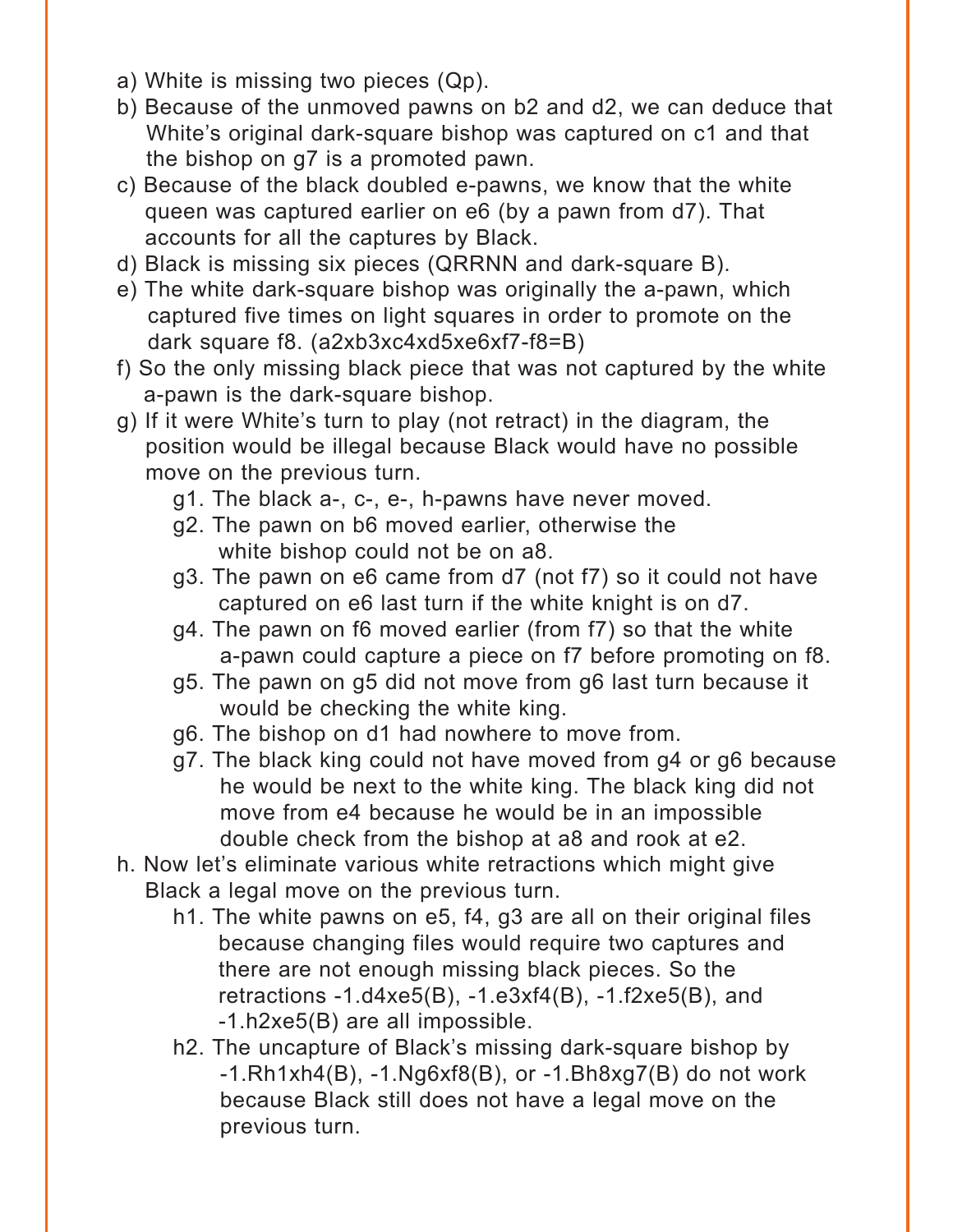- h3. The retraction -1.Bh8-g7, giving Black the preceding move of ...g7-g5, fails because the white bishop could not be on h8 with black pawns on g7 and h7.
- h4. Any retraction by the white rook on e2, such as -1.Re3-e2, would put the white king in an impossible check from the black bishop on d1.
- h5. A retraction by the knight at d7 (-1.Nb8-d7 for example) appears to give Black the move ...d7xe6(Q) on the previous turn. But look at the position before that move with a white knight on b8, a black pawn on d7, and the white queen on e6 checking the black king.



The position is illegal. White's preceding move had to be with the queen to e6. But no matter which square she came from, Black will not have a legal move on the turn before that. The black king could not move to f5 from e6 because he would be in an impossible double check from the white queen and the knight at f8.

- i. The only other white piece to look at is the bishop on a8.
	- i1. Even after a retraction by that bishop (-1.Bc6-a8, -1.Bd5-a8, -1.Bf3-a8, -1.Bg2-a8, or -1.Bh1-a8), the pawn move ...b7-b6 would still be illegal on Black's previous turn. Here are the reasons why.
		- a) The black rook from a8 was captured by the white a-pawn somewhere on the diagonal b3-f7. In order for the rook to get there, the bishop from c8 had to move out of its way.
		- b) Black captured on e6 (...d7xe6) **after** the white a-pawn reached f7. Otherwise the path of the white a-pawn would be blocked.
		- c) Since the capture of the black rook must happen before Black takes on e6 (...d7xe6), the bishop from c8 had to leave the back rank earlier through b7 or a6, which means that ...b7-b6 was already played.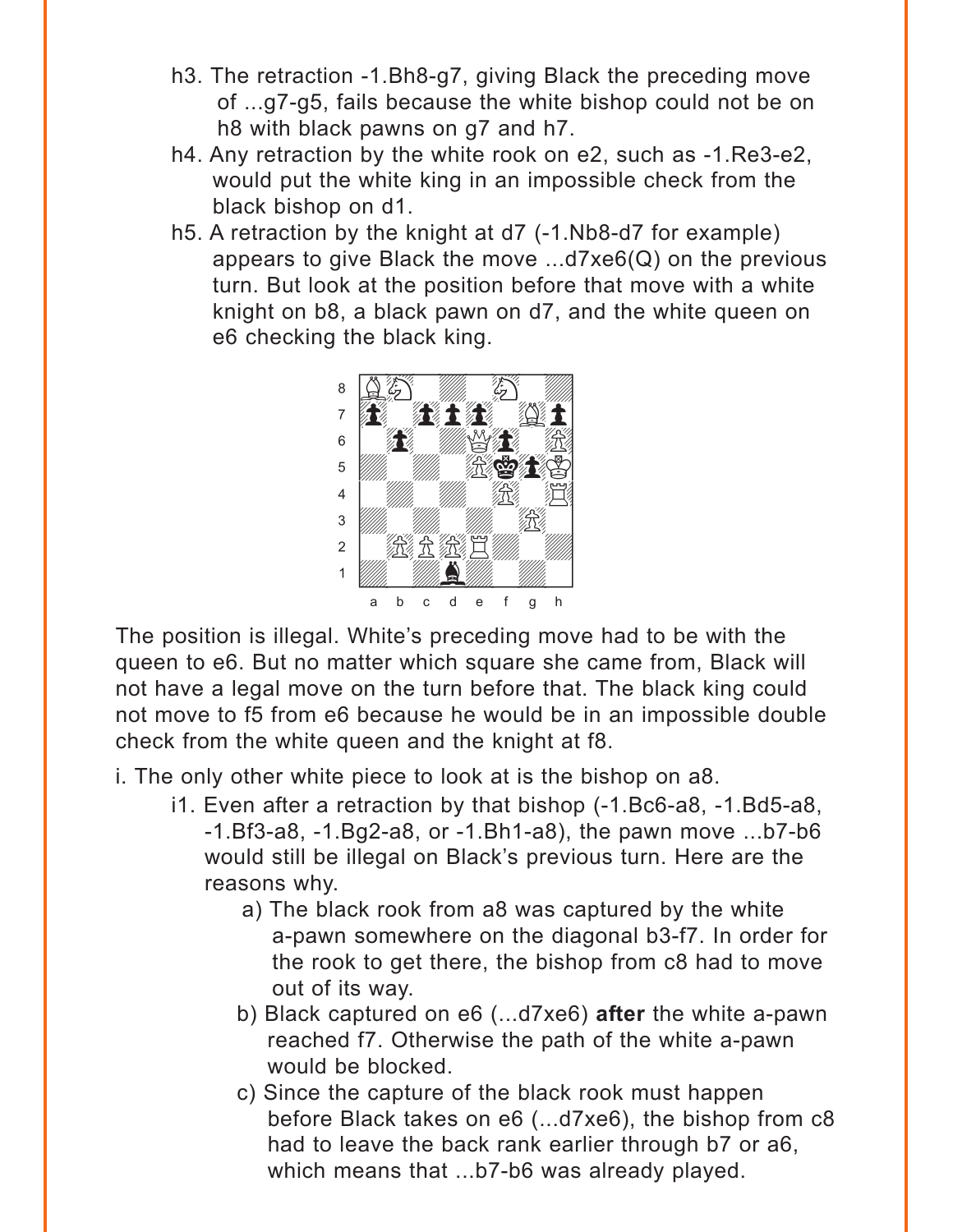- <span id="page-17-0"></span>i2. The try -1.Bf3-a8 is interesting. If ...b7-b6 were legal on the previous turn, then White's move before that could have been Rf2-e2 and Black's move prior to that ...Be2-d1, etc. But ...b7-b6 is illegal as shown above.
- i3. I suspect that some of you, if anyone is still reading, have already realized that by retracting -1.Bh1-a8, Black has the move ...Ke4-f5 on the previous turn, since White's preceding move could be the discovered check Rg2-e2+. But we have to look one step deeper (before Rg2-e2+) to see that the check on the white king from the bishop on d1 is possible because of the discovered check ...Kf3-e4+. A diagram of the earlier position:



1...Ke4+ 2.Re2+ Kf5 3.Be4# (or 3.Ba8)

Holy cow, what a puzzle!?

**[Retractor 20](#page-6-0)**

J. Coakley 2013 *ChessCafe.com*  $C$ ressoare.com



 $-1.0 - 0 - 0$ +1.0-0#

White uncastles long and recastles short!